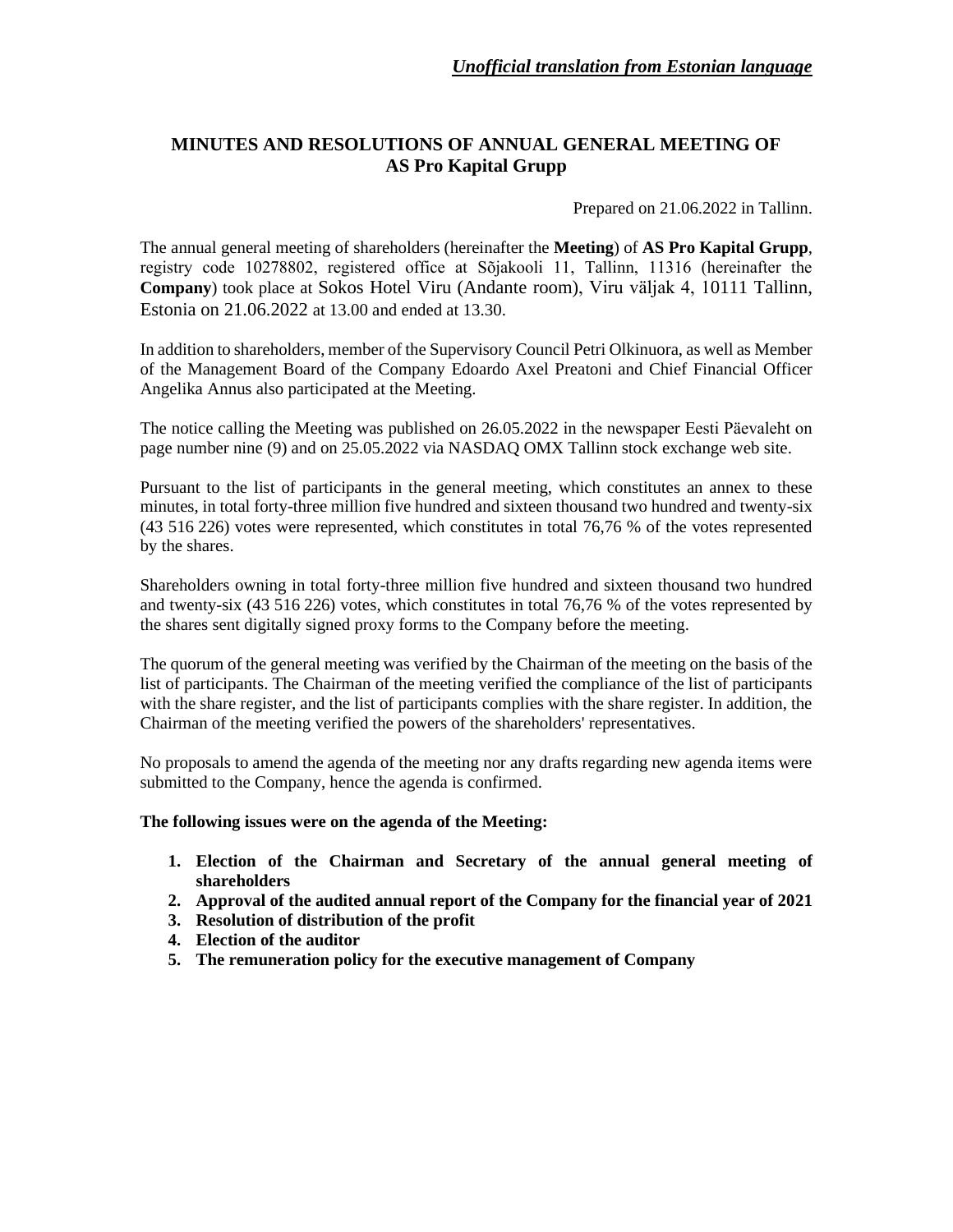#### **Agenda item No. 1**. **Election of the Chairman and the Secretary of the annual general meeting of shareholders**

Karin Madisson made the proposal to elect Karin Madisson (personal identification code 47504054718) as the chairman of the Meeting and Helena Purga (personal identification code 47909292780) as the recording secretary.

The proposal to elect Karin Madisson as the chairman of the Meeting and Helena Purga as the recording secretary was voted upon.

Voting results:

| In favour:                      | 36 992 623 votes i.e. |                   | 85,01 % of the votes represented at the Meeting |
|---------------------------------|-----------------------|-------------------|-------------------------------------------------|
| Against:                        |                       | votes <i>i.e.</i> | % of the votes represented at the Meeting       |
| Undecided:                      |                       | vote <i>i.e.</i>  | % of the votes represented at the Meeting       |
| Abstained: 6 523 603 votes i.e. |                       |                   | 14,99 % of the votes represented at the Meeting |

The decision of the Meeting is adopted as 85,01 % of votes represented at the Meeting vote in favour.

#### **Agenda item No 2. Approval of the audited annual report of the Company for the financial year of 2021**

The CEO of the Company, Mr Edoardo Axel Preatoni, made a presentation regarding the highlights of the Company's 2021 economic year and regarding the completed and ongoing residential development projects of the Company (attached to the minutes).

The proposal to approve the annual report of the Company for the financial year 2021 was voted upon.

Voting results:

| In favour: 36 771 765 | votes <i>i.e.</i> | 84.50 | % of the votes represented at the Meeting       |
|-----------------------|-------------------|-------|-------------------------------------------------|
| Against:              | votes <i>i.e.</i> |       | % of the votes represented at the Meeting       |
| Undecided:            | vote <i>i.e.</i>  |       | % of the votes represented at the Meeting       |
| Abstained: 6 744 461  | votes <i>i.e.</i> |       | 15,50 % of the votes represented at the Meeting |

The decision of the Meeting is adopted as 84,50 % of votes represented at the Meeting vote in favour.

### **Agenda item No 3. Resolution of distribution of the profit**

The chairman of the meeting Karin Madisson explained the subject that was also denoted in the notice of calling the annual general meeting.

The Company's net profit for the financial year which ended 31 December 2021 was in the amount of 29'756'656 Euros. On the last general meeting it was decided to cover the net loss of 2020 with reserves and share premium in addition to retained earnings of previous periods. As per the commercial code it is the shareholders' competency to decide on how to distribute profit.

The Chairman of the meeting proposed to vote on the following: To distribute the net profit for the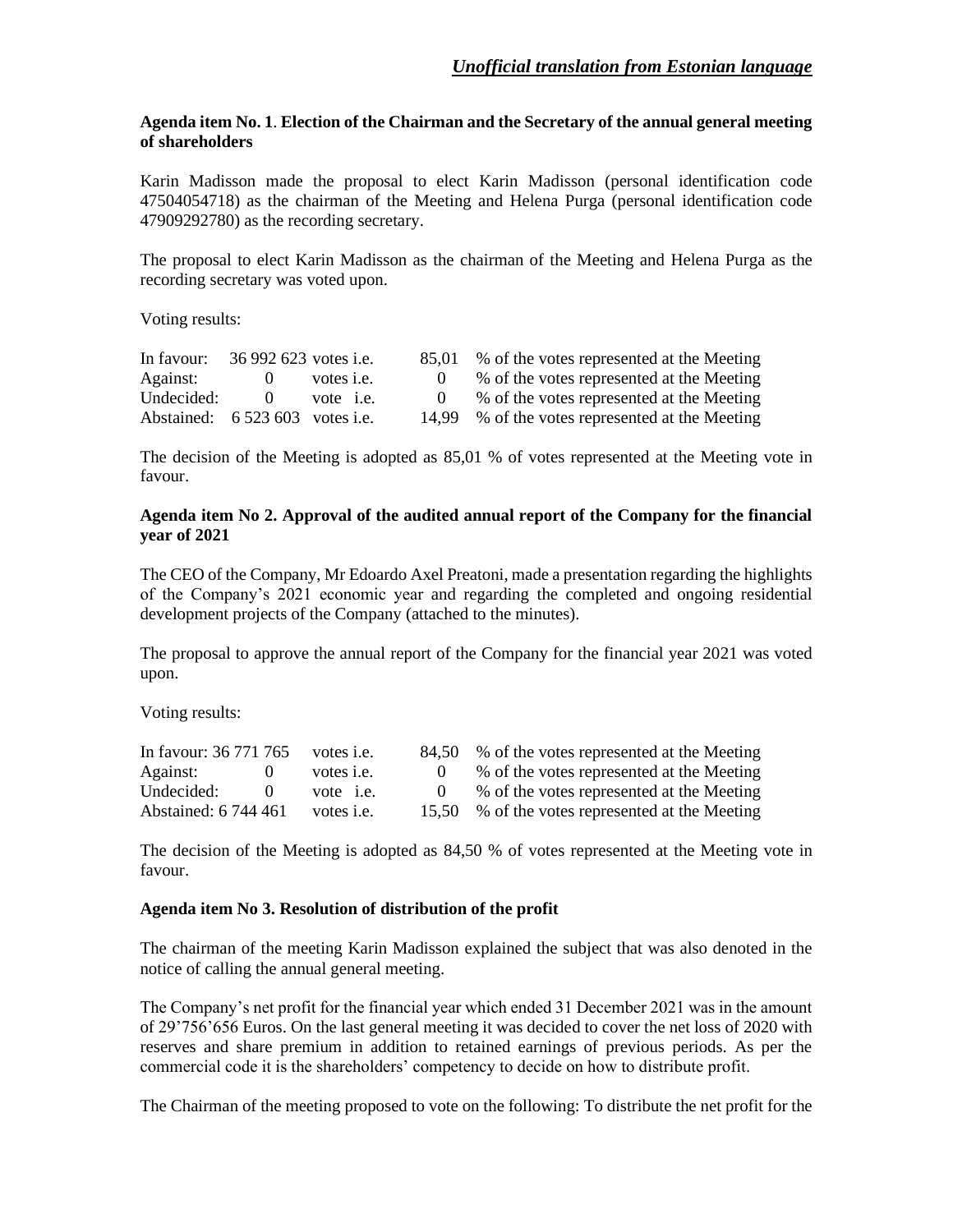financial year which ended 31 December 2021 in the amount of 3,913,201 Euro to recover share premium, in the amount of 1,133,759 Euros to recover the statutory reserve and the rest 24'709'696 Euros into retained earnings of previous periods.

Voting results:

|  |                                                                                                                              | 84,50 % of the votes represented at the Meeting |
|--|------------------------------------------------------------------------------------------------------------------------------|-------------------------------------------------|
|  |                                                                                                                              | % of the votes represented at the Meeting       |
|  |                                                                                                                              | 14,99 % of the votes represented at the Meeting |
|  |                                                                                                                              | 0,51 % of the votes represented at the Meeting  |
|  | In favour: $36771765$ votes i.e.<br>Against: 0 votes i.e.<br>Undecided: $6523603$ vote i.e.<br>Abstained: 220 858 votes i.e. |                                                 |

The decision of the Meeting is adopted as 84,50 % of votes represented at the Meeting vote in favour.

#### **Agenda item No 4. Election of the auditor**

The chairman of the meeting Karin Madisson explained the subject that was also denoted in the notice of calling the annual general meeting.

In financial year of 2021 Ernst & Young Baltic AS has provided audit services to the Company in relation to the audit of the annual report. The auditor has confirmed as required by the corporate governance recommendations that it has no work, economic or other relations that would threaten its independence while rendering auditing service.

The Chairman of the meeting proposed to vote on the following: Elect Ernst & Young Baltic AS as the auditor of the Company for the financial year of 2022.

Voting results:

| In favour: $36\,771\,765$ votes i.e. |    |                   | 84,50 % of the votes represented at the Meeting |
|--------------------------------------|----|-------------------|-------------------------------------------------|
| Against:                             |    | votes <i>i.e.</i> | % of the votes represented at the Meeting       |
| Undecided:                           | -0 | vote <i>i.e.</i>  | % of the votes represented at the Meeting       |
| Abstained: 6 744 461                 |    | votes <i>i.e.</i> | 15,50 % of the votes represented at the Meeting |

The decision of the Meeting is adopted as 84,50 % of votes represented at the Meeting vote in favour.

#### **Agenda item No 5. The remuneration policy for the executive management of Company**

The chairman of the meeting Karin Madisson explained the subject that was also denoted in the notice of calling the annual general meeting.

The remuneration policy for the executive management of Company have been prepared in accordance with the Estonian Securities Market Act, in addition, the recommendations of the Corporate Governance Recommendations have been taken into account. The remuneration policy will be published on the Company's website and is also described in the section of the Company's annual report entitled "Corporate governance report. Management remuneration report".

The Chairman of the meeting proposed to vote on the following: To approve the remuneration policy for the executive management of Company.